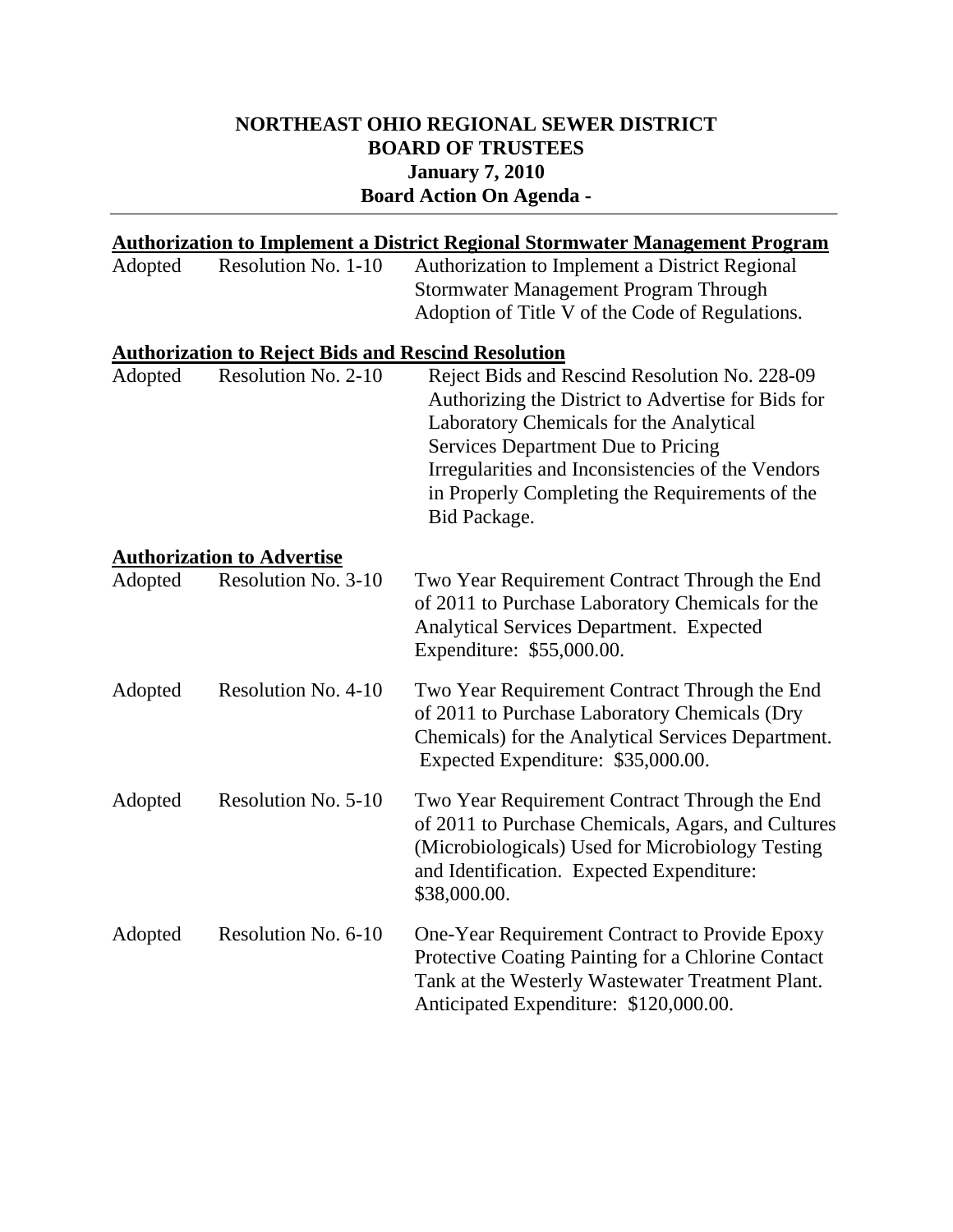Board Action On Agenda January 7, 2010 Page 2 of 4

| Adopted | Resolution No. 7-10                         | One-Year Requirement Contract for the Purchase of<br>70,000 Pounds of Liquid Polymer for Use in Sludge<br>Dewatering in the Centrifuge Process at the<br>Westerly Wastewater Treatment Plant. Anticipated<br>Expenditure: \$160,000.00.                     |
|---------|---------------------------------------------|-------------------------------------------------------------------------------------------------------------------------------------------------------------------------------------------------------------------------------------------------------------|
| Adopted | Resolution No. 8-10                         | One-Year Requirement Contract for 150,000<br>Gallons of Liquid Sodium Bisulfite for Use at All<br>Wastewater Treatment Plants. Anticipated<br>Expenditure: \$190,000.00.                                                                                    |
|         | <b>Authorization to Reject Bids</b>         |                                                                                                                                                                                                                                                             |
| Adopted | Resolution No. 9-10                         | Reject Bids Received, All in Excess of 10% of the<br>Engineer's Estimate, for the Easterly Interceptor<br>Service Agreement Contract (EISAC).                                                                                                               |
|         | <b>Authorization to Enter Into Contract</b> |                                                                                                                                                                                                                                                             |
| Adopted | Resolution No. 10-10                        | <b>Option Year with Automatic Data Processing</b><br>Incorporated (ADP) to Continue Payroll Processing<br>and Technical Services in 2010. Cost: Not to<br>Exceed \$70,000.00.                                                                               |
| Adopted | Resolution No. 11-10                        | Two-Year Requirement Contract with Ballast<br>Construction, Inc. for Fencing Installation and<br>Repair at All District Facilities and Remote Sites.<br>Cost: \$776,991.33.                                                                                 |
| Adopted | Resolution No. 12-10                        | Contract with Westin for Professional Services for<br>IT Strategic Planning. Cost: Not to Exceed<br>\$189,010.00.                                                                                                                                           |
| Adopted | Resolution No. 13-10                        | Authorizing Year One of Five Contract Renewal<br>Options with Cintas Document Management, L.L.C.<br>for Offsite Storage of Inactive Electronic Media,<br>Hard Copy Records Storage Services and In-House<br>Document Shredding Services. Cost: \$32,100.00. |

## **Authorization to Amend Resolution**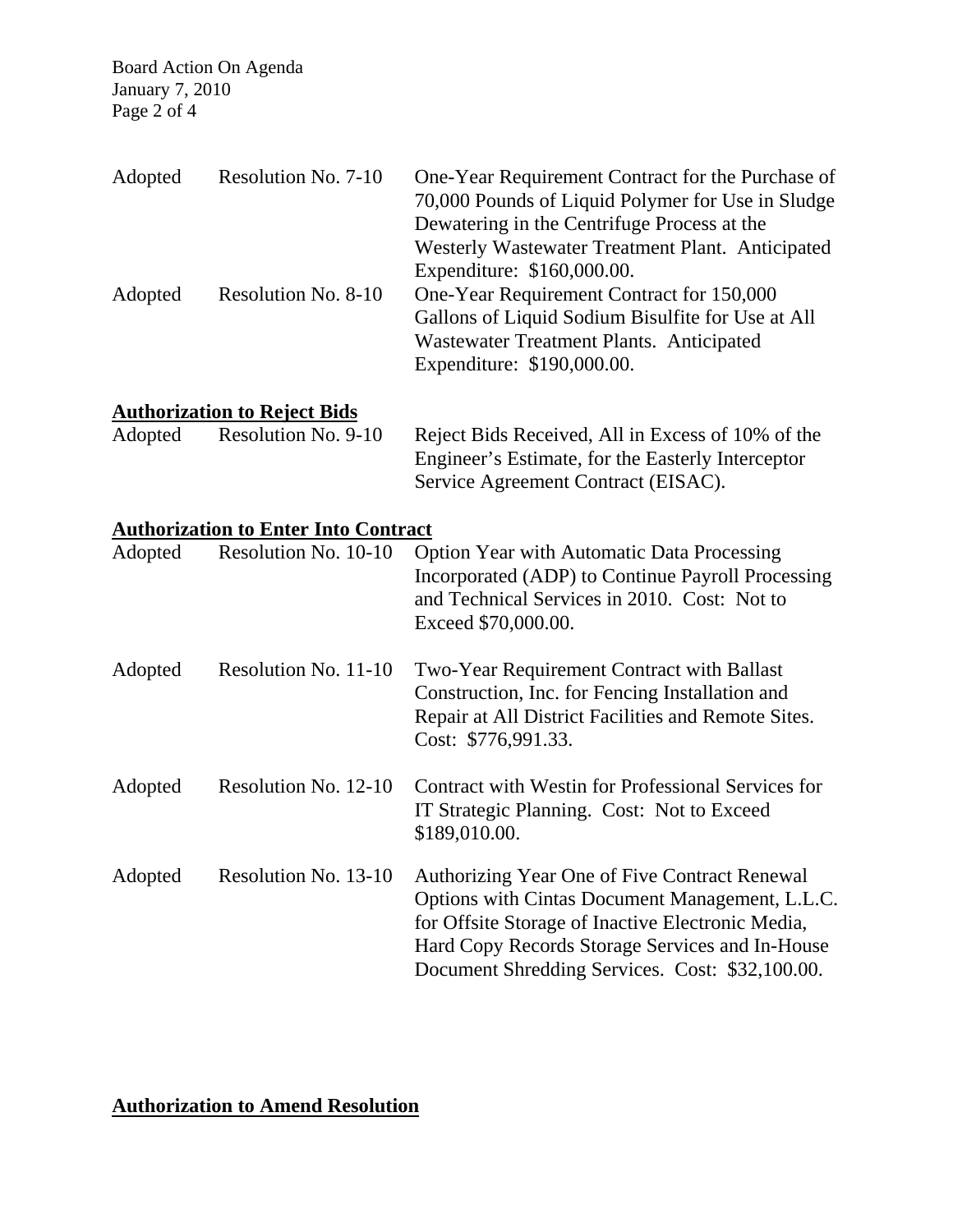Board Action On Agenda January 7, 2010 Page 3 of 4

| Adopted | Resolution No. 14-10 Amend Resolution No. 337-06 to Extend Contract |
|---------|---------------------------------------------------------------------|
|         | No. 3033 with Boyd Watterson Asset Management,                      |
|         | LLC for the Third Year Option to Provide                            |
|         | <b>Investment Advisory Services and Assistance with</b>             |
|         | Security Purchases. Cost: Not to Exceed                             |
|         | \$50,000.00.                                                        |

## **Authorization of Contract Modification**

| Adopted | Resolution No. 15-10             | Final Adjustment Deduct Order for Contract No.<br>3490 with Terrace Construction Co., Inc. for Vista<br>Branch Connection Sewer Contract (MCI-VB).<br>Cost: A Decrease in the Amount of \$140,251.36<br>Bringing the Total Contract Price to \$1,431,137.24.       |
|---------|----------------------------------|--------------------------------------------------------------------------------------------------------------------------------------------------------------------------------------------------------------------------------------------------------------------|
| Adopted | Resolution No. 16-10             | Final Adjustment Deduct Order for Contract No.<br>09001137 with Marra Constructors, Inc. for W. 117 <sup>th</sup><br>Street CSO-071 Outfall Culvert Repair. Cost: A<br>Decrease in the Amount of \$29,754.67 Bringing the<br>Total Contract Price to \$353,607.83. |
| Adopted | Resolution No. 17-10             | No Cost Contract Time Extension for Contract No.<br>0000853 with Independence Excavating, Inc. for<br>Biosolids Handling and Incineration Site Preparation<br>(28F). Cost: No Cost Contract Time Extension of<br>44 Days.                                          |
|         | Withdrawn Resolution No. 18-10   | Extension of Contract No. 09000828 with Hahn<br>Loeser & Parks LLP as Special Counsel to the Board<br>of Trustees. Cost: No Cost Contract Time<br>Extension to End March 31, 2010.                                                                                 |
|         | <b>Authorization of Easement</b> |                                                                                                                                                                                                                                                                    |
| Adopted | Resolution No. 19-10             | Acquire from the City of Cleveland Two Permanent<br><b>Easements and Two Temporary Easements</b><br>Necessary for Construction of the Lee Road Relief<br>Sewer Project. Consideration \$62,425.00.                                                                 |
| Adopted | Resolution No. 20-10             | Acquire from the City of Cleveland Eight<br>Permanent Easements and Eight Temporary                                                                                                                                                                                |